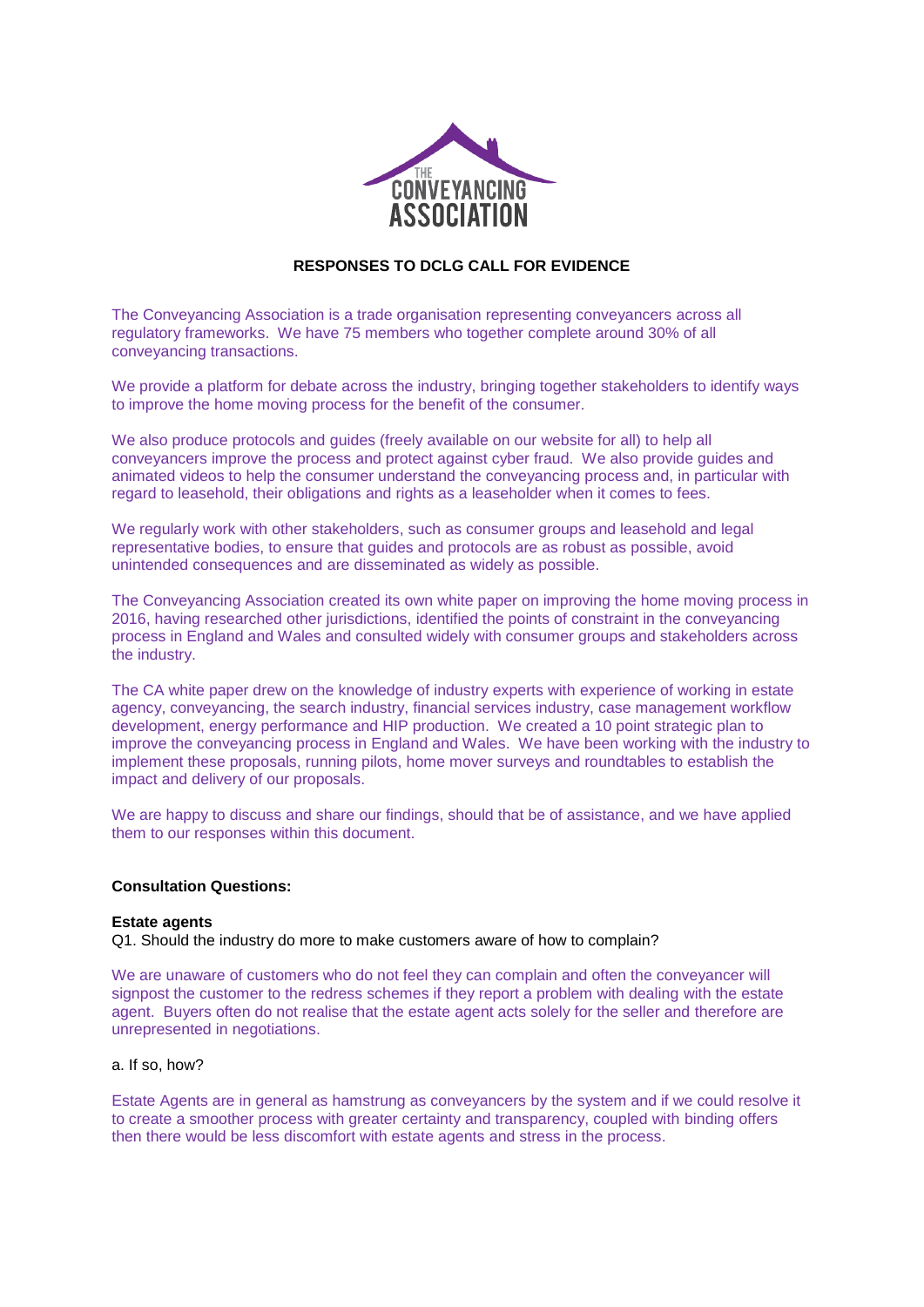In general customers do have plenty of information on where and how to complain, be that through the redress schemes or National Trading Standards (NTS). The issue is that the redress schemes take over six months to hear a complaint and NTS in particular are under resourced and unable to enforce the existing regulation. NTS issued just 11 prohibition notices last year and its goal is to double that this year but without improved resourcing it cannot properly regulate the industry.

The Property Ombudsman's annual report indicates that the second highest reason for complaint is marketing and advertising and there is general consensus that estate agents are not complying with their obligations under the Consumer Protection from Unfair Trading Regulations 2008 (CPR).

NTS is reliant on local Trading Standards to enforce the regulations but there are insufficient resources for this to happen. Consequently, buyers are not provided with sufficient information prior to offer and are often exposed to nasty surprises during the conveyancing process, by which time they are already financially and emotionally committed to the property or under such high pressure to exchange contracts that they are unable to make the decision which they would have made if they had been aware of the information prior to offer.

There needs to be effective enforcement of CPRs to provide home buyers with a better moving experience. In the mortgage and legal industry, a complaint to the ombudsman costs £400 whether or not it is upheld - this is not the case in the case of estate agent alternate dispute resolution.

Q2. Should the government take further action to enforce current transparency regulations regarding disclosure of referral fees?

Yes.

a. If so, what action should be taken?

Under the Consumer Protection from Unfair Trading Regulations, estate agents should be providing any information which might affect a customer's decision-making processes.

Good estate agents will do this as standard, but we do hear of many that do not.

As mentioned above NTS is responsible for regulating in this respect but does not have the budget to bring an action for a breach.

More important is that the consumer should understand what the payment of the referral fee means to them.

It is true to say that in many referral arrangements, and particularly those where conveyancing panel managers operate, often the referral arrangement offers genuine value to the conveyancer and customer through:

- 1. Reducing the conveyancer's marketing budget enabling them to resource the customer's transaction better.
- 2. The provision of outsourced administrative services such as search ordering or chain chasing.
- 3. The provision of secure communication platforms.

However, we are aware of instances where this is not the case or where the amount of the referral fee is excessive and the impact of this has not been explained to the customer. Eg the amount of the referral fee is sufficient to impact the conveyancer's ability to resource the transaction and therefore the customer's satisfaction with the service in context with the overall price paid.

## Q3. What would the impact be of banning referral fees?

Referral fees were introduced to create greater transparency because a variety of other incentives were used by conveyancers to reward referrals. These included everything from brown envelopes of cash, promises of probate sale instructions and various forms of excessive hospitality. Consumers did not have any visibility of these arrangements. This would be true again if referral fees were banned rather than controlled.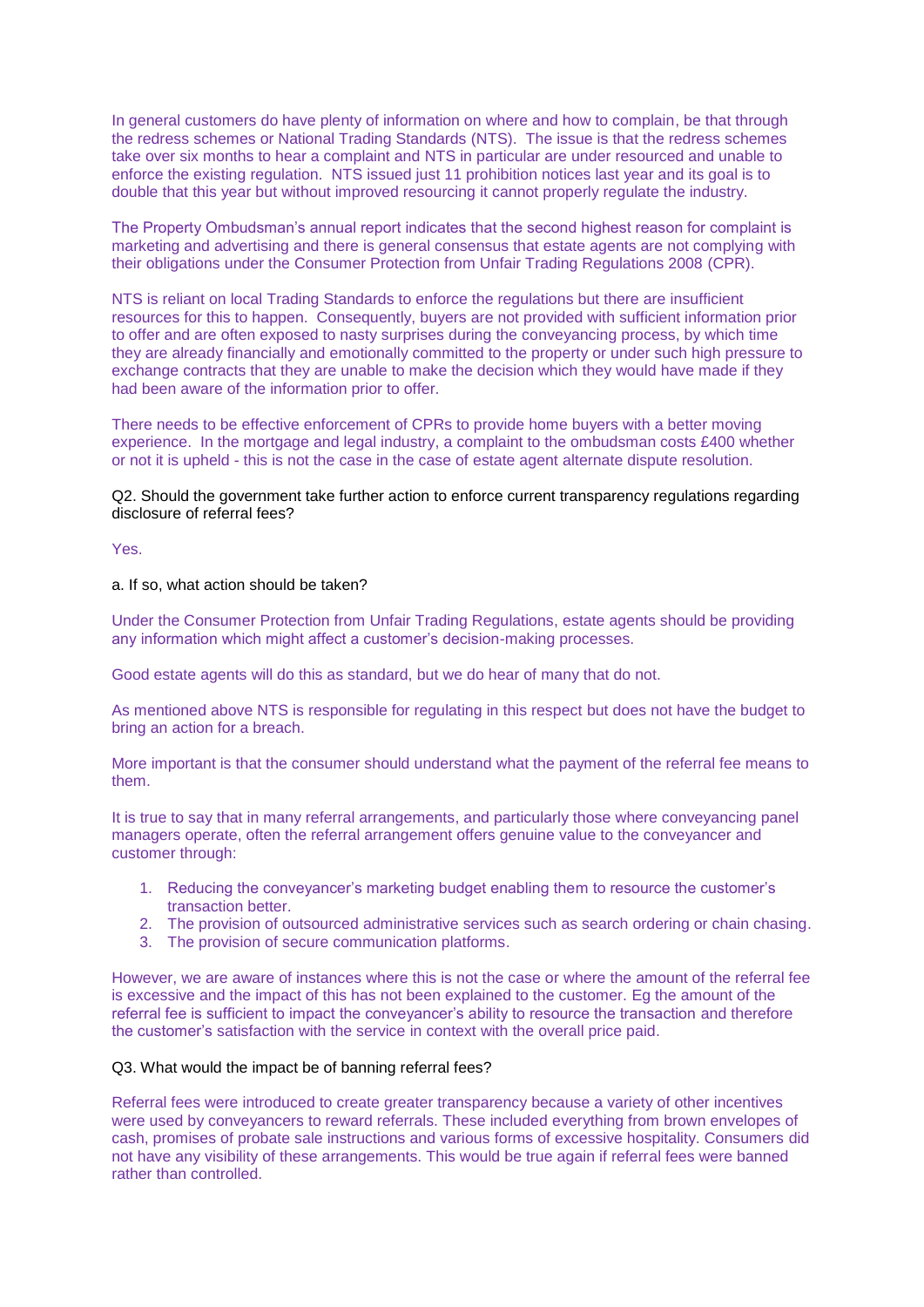Banning referral fees would also result in less innovation e.g. many large conveyancing practices have worked hard on scanning and paperless conveyancing over the years because the 'guaranteed' volumes of cases justify the cost.

Periodic mismatches of supply and demand are a significant reason for market level transaction delays. A ban on referral fees could stifle investment in the firms who have invested in technology that allows them to flex more effectively in line with changing demand.

Panel managed referral arrangements also hold conveyancers on their panels to high standards of service through service level agreements which set out, for example, timescales for responses to communications and agreed working practices between the buyer and seller's conveyancers.

Where it works well, referral fees should be broadly similar to the benefits received by the conveyancer, eg generating and converting leads etc.

## Q4. Should the government introduce more regulation for estate agents? a. If so, what sort of regulation would be appropriate?

Yes. Estate Agents (and managing agents) are the only part of the process not regulated and should be licenced to operate and be required to pass a fit and proper person test. Trading without a licence should result in criminal prosecution.

Whilst Estate Agents are currently required to advertise their redress provisions in their offices, most consumers interact with estate agents on line. Estate agents should be required to provide details of their regulation and redress arrangements on their websites and on the footer of their emails, in the same way that lawyers and financial advisers have to.

This should be extended to anyone marketing property eg developers. A recent survey indicated that of 905 buyers of new build property 95% felt that they had not received enough information prior to buying the property and only 7% believe that they received relevant information prior to making an offer. Developers, even when marketing their own properties, should be complying with Consumer Protection from Unfair Trading Regulations and providing any information which would affect a transactional decision.

Better enforcement of the regulation is also paramount. NTS is responsible for regulation yet has an annual budget of £250k. It is therefore only able to bring 11 prohibition orders a year. Estate agents should have to pay for regulation to enable the proper operation of the system.

Legal practices are accountable to the Legal Ombudsman (LEO) for complaints, where if a case is justified then the lawyer will also pay the LEO fee of £400.00 plus VAT on top of any compensation to the consumer. This is similar to the arrangement for mortgage brokers and lenders where the Financial Ombudsman also charge per complaint received.

## **Conveyancing**

Q5. What should industry do to help consumers make more informed decisions when selecting a conveyancer?

a. How could government help facilitate this?

The selection of a conveyancer should be based on a variety of factors, from the type of service delivery, service standards and costs.

Option 1:

A centralised standard survey website, which home movers are encouraged to complete, may assist but great care would need to be taken in the formulation of such a website, as consumers may still be ill informed of what type of service they are purchasing through such a facility.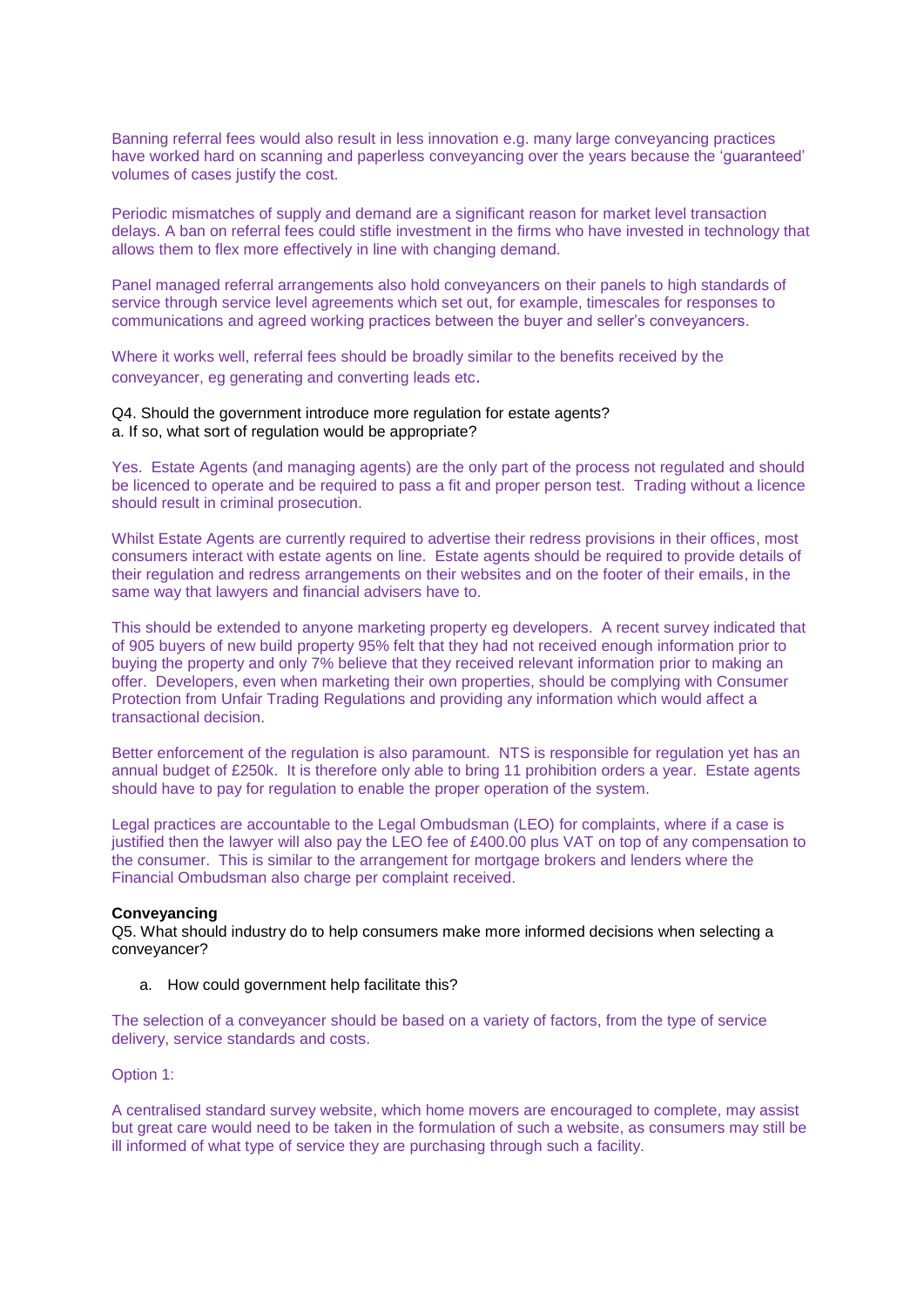Conveyancers offer varying products and services within a conveyancing package. High street conveyancers often sell their service on a personal basis, with the client being able to attend at their offices, whilst their online equivalent offers remote access as a desirable alternative.

The Advertising Service Authority already provides consumer protection against wrongful or misleading advertising. Conveyancing regulators all have robust policies, procedures and reporting and penalty functionality if regulatory guidelines in relation to the estimate process are not followed.

Online search engine searches will, and already do, reveal the online reputation of a legal practice and the experiences of others.

The provision of one centralised standard survey website could be misleading as all conveyancing services are different, with different costs, products, services and methods of operation. The consumer would not necessarily be in a better position to make an informed decision based on the information from an online cost calculator or comparison website.

Perhaps a good alternative would be to offer consumers a guide for what they should be looking for from their conveyancer. This information could be published by regulators and trade bodies to assist consumers in their decision making process.

Option 2:

Online quotations should be regulated to ensure that they are like for like and that conveyancers are sufficiently resourced to be able to provide an efficient service.

Basic quotes should be based on a Freehold Registered Title without a mortgage with the facility for the enquirer to identify for themselves, through appropriate questions generated by the quote engine/website, what additional services will be required and the cost of those to them. For example, leasehold, mortgage or shared ownership which all require additional work and fees.

Further, the home mover should be able to view a list of the costs for additional services e.g. trust deeds, etc so that they can compare effectively with other providers whether overall the service is more expensive or too cheap to provide the customer experience they would be comfortable with.

The fact that more conveyancers make very low margins shows that the balance of competition is strong but the consumer is unable to determine when fees are too low to result in a good service.

Q6. What improvements can be made to the process of property searches in order to speed up home buying and selling?

This is key part of improving the home mover experience and reducing lack of transparency, uncertainty and confusion. The current process, assuming that existing regulations were followed, is that the seller on marketing completes a CPR disclosure form provided by the estate agent, then weeks later on sale of the property completes the Law Society Seller's Information Form provided by the conveyancer, which has 51 duplications of the questions in the CPR disclosure form and the information given may conflict with earlier information.

The buyer's conveyancer then obtains searches against which the seller's answers are verified.

This means that information is often inconsistent and confusing and frustrating for all parties plus the buyer's knowledge of the property may be assumed from the original information and they may not pick up that the information has changed.

If the search data was digitally available to populate the information forms on marketing then it would simply be a question of the seller advising of anything not covered by the search data.

To achieve this the searches should be fit for purpose and the number of questions significantly reduced to remove those which are no longer relevant or do not, based on outcomes, impact the home owner.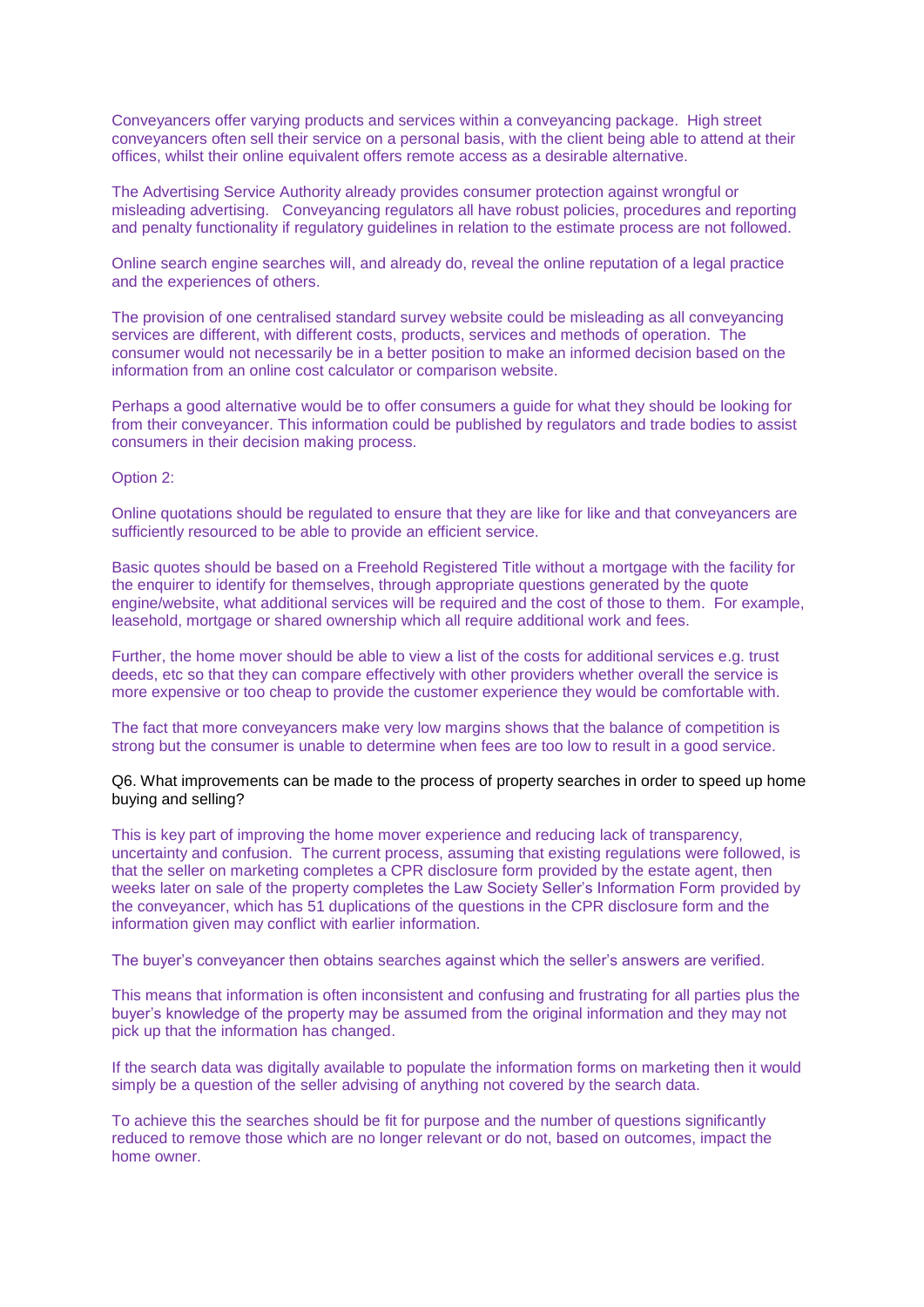Digitising local authority data sets and making other datasets such as title, covenants, leases, flood and mining digitally accessible would enable a much more cost efficient and certain process.

Once digitised, if the impact of the Scottish Planning Etc Act 2006 is consistent in England and Wales, local searches should be available within 24 hours of request as are the Scottish Property Enquiry Certificates – the equivalent document in Scotland. In England and Wales the National Land Information Service (NLIS) was intended to provide this level of digitisation but because many Local Authorities have not digitised their back office systems, the position is that whilst all Local Authorities can receive an order for a search electronically, they cannot process and return it digitally. Current Local Government resources do not allow for back office systems for the provision of data to be digitised.

Providing the data digitally means that the home buyer need only be exposed to relevant information rather than the current overwhelming list of things which do not apply to the property.

The current list of questions in the Local Authority Search has been created through the addition over the years of new concerns and potential Government policy, which have not then been updated as they become irrelevant. The existing conveyancing searches therefore need to be revamped to include only relevant information specific to the transaction, which the consumer would find easier to understand.

For example, there is still a question on the Local Land Charges (LLC) Register for Fenland Ways Maintenance – an Act which was repealed decades ago. Similarly, there is a question on SuDS when sustainable drainage systems are not recorded by local authorities, which is the case with many of the approximate 140 data sets queried by the search. Additionally, the Local Authority may have no systems in place for reporting on some datasets, for example, the Competent Person Schemes.

Because of the HM Land Registry project to digitise the LLC Registers into one Register, Local Government have ceased to resource their Land Charges teams and internal technology in the belief that these will be replaced by the new HM Land Registry LLC Register. This project is currently on hold, awaiting budgetary approval, and should be authorised with immediate effect.

An interim solution to help manage the inconsistencies within the search process is for HMLR to further develop the LLC interface which it is developing with all 326 Local Authorities, so that when the LLC function transfers to HMLR, the CON 29 enquiries can be routed to the relevant LA, either directly or by the search intermediary/ search agent. HMLR would then be able to monitor LA performance and work with industry and technology performance to assist the LA's with data issues and improve turnaround times. This would also fit with HMLR's repeat search function for the new LLC Register, with the first search completed and then refreshed when the CON 29 enquiries are returned. As stated, this would only be an interim solution and further reform, driven by government, would be required.

Q7. Would there be an advantage to encouraging buyers and sellers to use the same conveyancing provider?

a. If so, how could it work, without creating conflict of interest problems?

With the application of caveat emptor – buyer beware - in property transactions it would not be possible to have only one conveyancer acting for both parties due to the conflict of interest which would arise.

The advice given to a buyer should not just be in relation to the property and any restrictions on its use but the relevance of these restrictions to the buyer's intended use and enjoyment of the property and the suitability of the property with regard to their chosen lender's lending criteria.

Whilst it is possible for Licenced Conveyancers to act for both the seller and the buyer, this is subject to a 'Chinese wall' with different conveyancers acting for each party to ensure that no conflict arises. In the event of a conflict arising, which does not happen that often in our experience, then the Licensed Conveyancer firm would need to cease acting for both parties and they would need to seek separate representation – potentially delaying the transaction.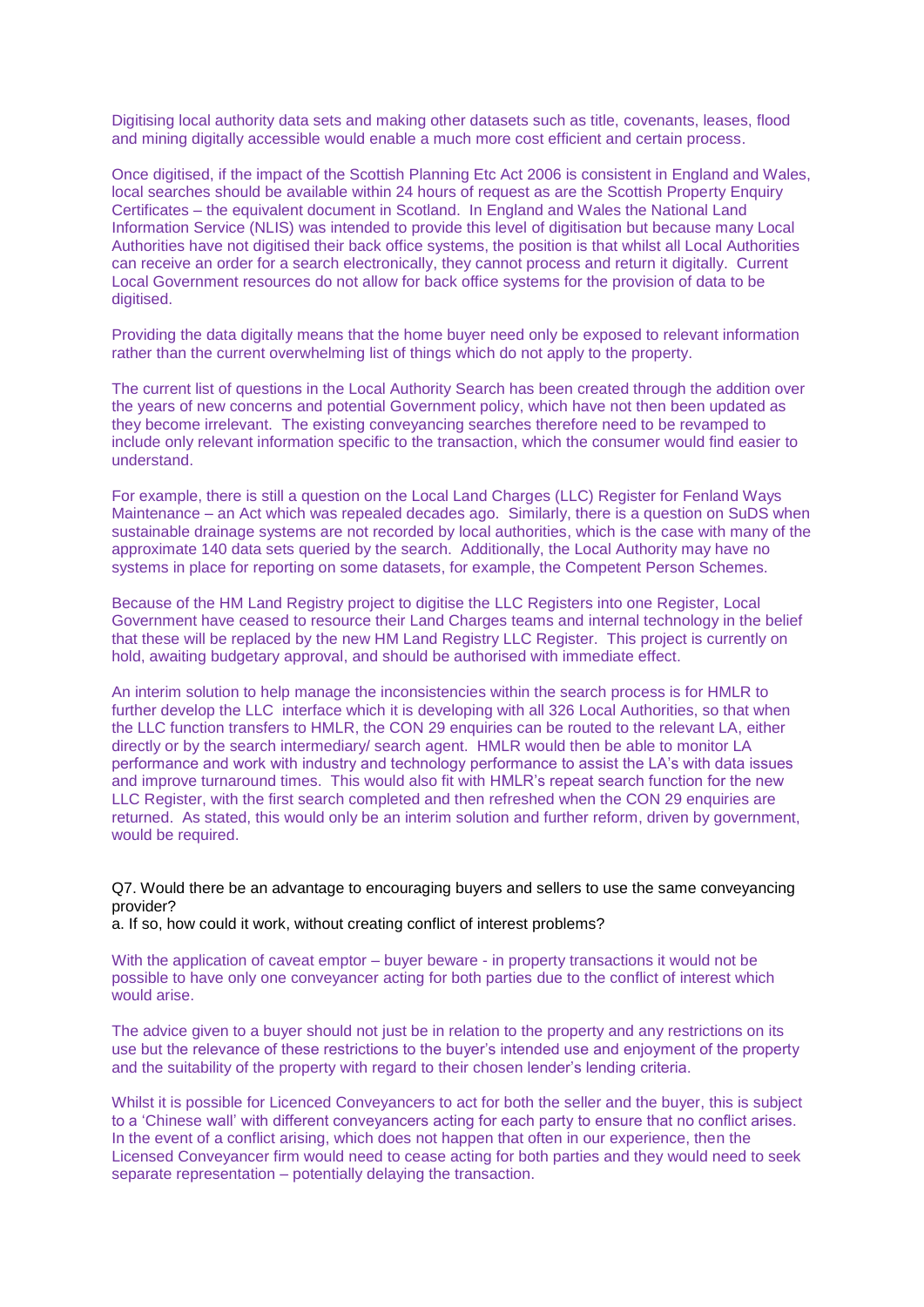It is true to say that other jurisdictions do have realtors who act for both parties. They are required to have completed a three year training course and achieve two years post-qualification experience. Because these jurisdictions work on the principle of caveat venditor – seller beware - with long term penalties for sellers who do not reveal known issues with a property, it is possible for the realtor to act for both parties, subject to the realtor being liable for any conflict of interest or failure to disclose and therefore having sufficient insurance. The moving fees in these jurisdictions tend to be much higher than in England and Wales due to the significant risk which the realtor takes on.

It is quite likely that even if one conveyancer were able to advise both parties in England and Wales then the lender may require separate legal representation, so two conveyancers may be required in any event.

#### **Harnessing digital technology**

Q8. How would a predominantly digital conveyancing process affect home buyers and sellers?

Digital processes would remove the opacity of current reporting and information sharing e.g. exceptions would be reported only rather than things which did not apply. Digital conveyancing also enables asynchronous communication allowing the home mover to access information when it suits them, in a way that suits them.

This is preferable to the current position where, more often than not, the consumer has to rely upon the conveyancer or estate agent being available to update them when they telephone or email them during office hours.

Often the information held by the conveyancer and estate agent is not the same, due to the sources and access to the information, which can create frustration and uncertainty for the consumer.

Providing the information digitally will also reduce the time and difficulties currently associated with collating the data required to advise a client. The current conveyancing process is deeply frustrating to all parties due to the piecemeal delivery of information from different sources and in different mediums, meaning that enquiries are raised upon receipt of new or updated information, which may conflict with information previously supplied.

An example of this would be the CPR disclosure form which duplicates 51 of the questions in the Law Society Seller's Information Form (TA6) and the seller's answers to which may in turn conflict with the information revealed by the searches or title documents.

Additionally, the customer experience in completing these forms (for the seller) or reviewing the forms and search results (for the buyer) is extremely poor as both parties are exposed to all sections, whether or not they apply to the property.

By digitising the conveyancing forms, home movers need only be exposed to sections relevant to the property. Similarly, if HM Land Registry digitise the documents which they currently hold in PDF format, such as conveyances and leases containing restrictive covenants and details on rent and rent reviews, then this information can be made available to a potential buyer much earlier when considering the suitability of the property for their needs prior to offer.

Digitisation could significantly reduce failed transactions and overall dissatisfaction from buyers, who may proceed with property transactions, even when an issue is revealed, because they have already made a financial and emotionally commitment to purchase the property.

Solutions such as blockchain also offer opportunities to further secure transactions and protect client money through the disintermediated distribution of funds on completion and verification of data, which can then be accessed upon the next dealing with the property. Currently, this data may be lost by the home owner, resulting in additional waste in replacing such things as planning documents, defective title indemnity policies, etc.

To maximise the benefit of this search and survey providers would need to offer insurance that covered anyone relying on the information provided.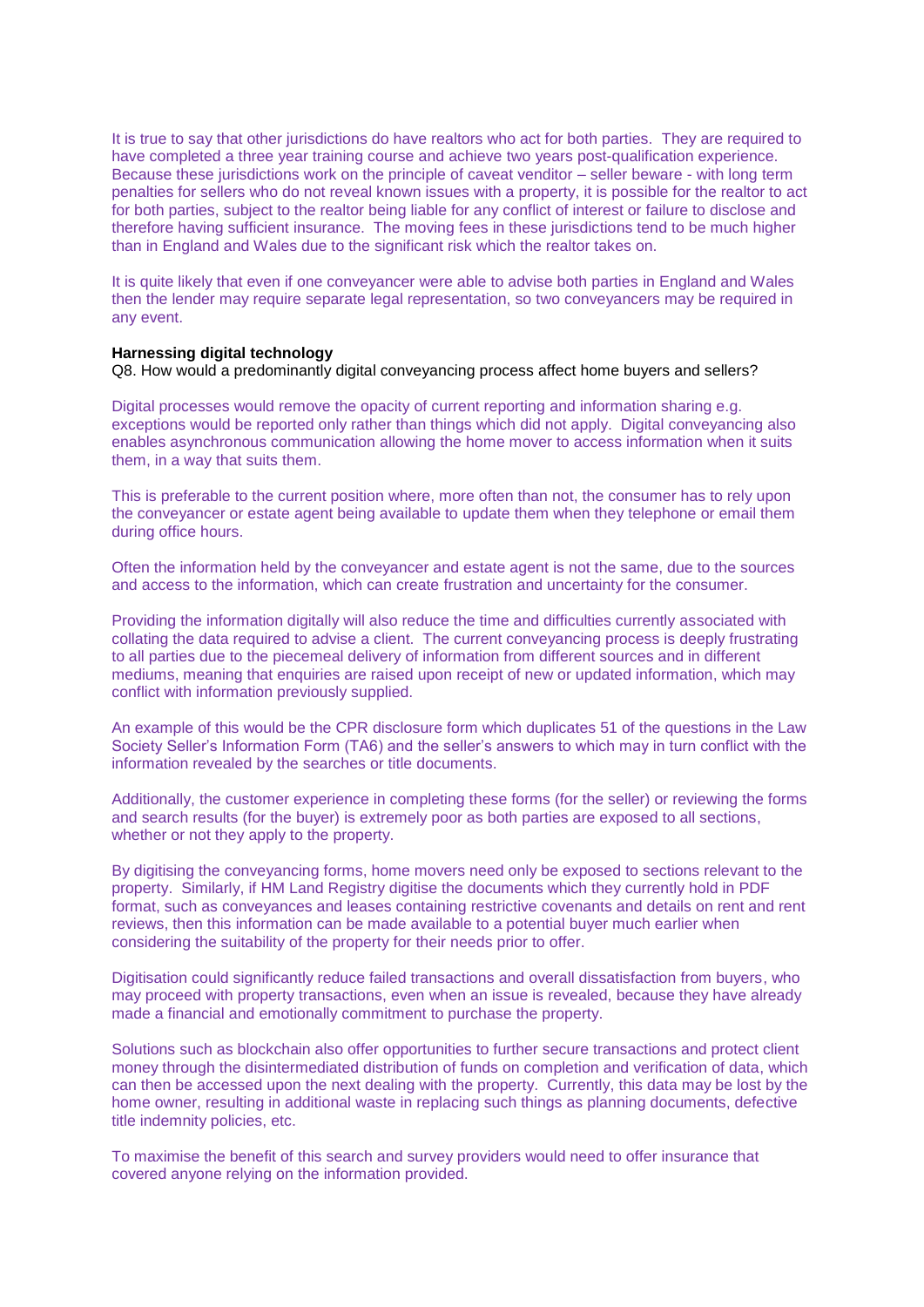By centralising the data digitally in one place, greater resource can be put into data protection to avoid security risks.

Q9. What should the government do to accelerate the development of e-conveyancing?

The Government should enable D-conveyancing (Digital) rather than E-conveyancing (Electronic) to ensure that data is machine readable and can be used by the disruptors to create flexible products.

The Law Society's control of the transaction forms creates unintended issues around the collation of information, which the conveyancer has to have to comply with as part of their Conveyancing Quality Scheme (CQS) membership - which is necessary to gain entrance to some lenders' panels.

Making the forms digital and intelligent means that they can be comprehensive, without impacting the user experience. For example, with self-assessment tax forms you only have to complete the page on self-employment if you are self-employed.

The standard conveyancing enquiry forms need to be reviewed to ensure that they are relevant, up to date and represent best practice and that they can be completed and signed digitally, with Artificial Intelligence (AI) available to assist consumers wherever possible.

Existing codes of practice in relation to the exchange of contracts and completion formalities need to be reviewed to ensure that they are fit for purpose to facilitate d-conveyancing. Many of the codes of practice that are currently used are subject to the copyright of the Law Society and are not fit for modern day conveyancing, these should be replaced by industry approved forms and codes, developed by the industry - with input from all stakeholders - and for which the copyright is held nationally - as currently happens with the LPE1.

The government should encourage industry to find solutions for the provision of the digital signature of deeds in conjunction with the Land Registry, making the digital signature of deeds a simple and user friendly process for the conveyancer and the consumer utilising biometric data to avoid fraud. This in turn will lead to simpler registration formalities and more robust proof of identity procedures.

Property fraud is a major issue in the UK, with criminals masquerading as property owners to sell their properties. D-conveyancing should be developed to include a centralised register of client ID at the Land Registry, with proof of identity being established at the beginning of the property transaction.

Government held biometric data already exists in the form of passport and driving licence photographs and signatures and these could be appended to Land Registry titles for inspection by authorised parties in the conveyancing process. This in turn will allow conveyancers to check the validity of their client against the data held at the Land Registry for future transactions, eliminating the risk of fraud.

A more robust, streamlined and defined proof of identity verification process, adopted by all conveyancers, is of paramount importance to the d-conveyancing community. Without being able to establish the identity of your client with certainty, d-conveyancing is fundamentally flawed and the existing out dated and out-paced (by the fraudsters) system of obtaining the witnessed signature of deeds etc will prevail.

Delays in property transaction are often attributable to missing documents or information which could be stored electronically with the footprint of the transaction at the Land Registry on registration, making the sale process more effective at a later date.

The Government should support and authorise the HM Land Registry digitation programmes for greater digitisation of the registers and the creation of the Local Land Charge Register as well as the ability for digital signature of deeds.

Similarly, enabling the use of data sets such as those created through the Open Banking Data Regulations would mean that it would be possible to more readily and accurately validate the buyer's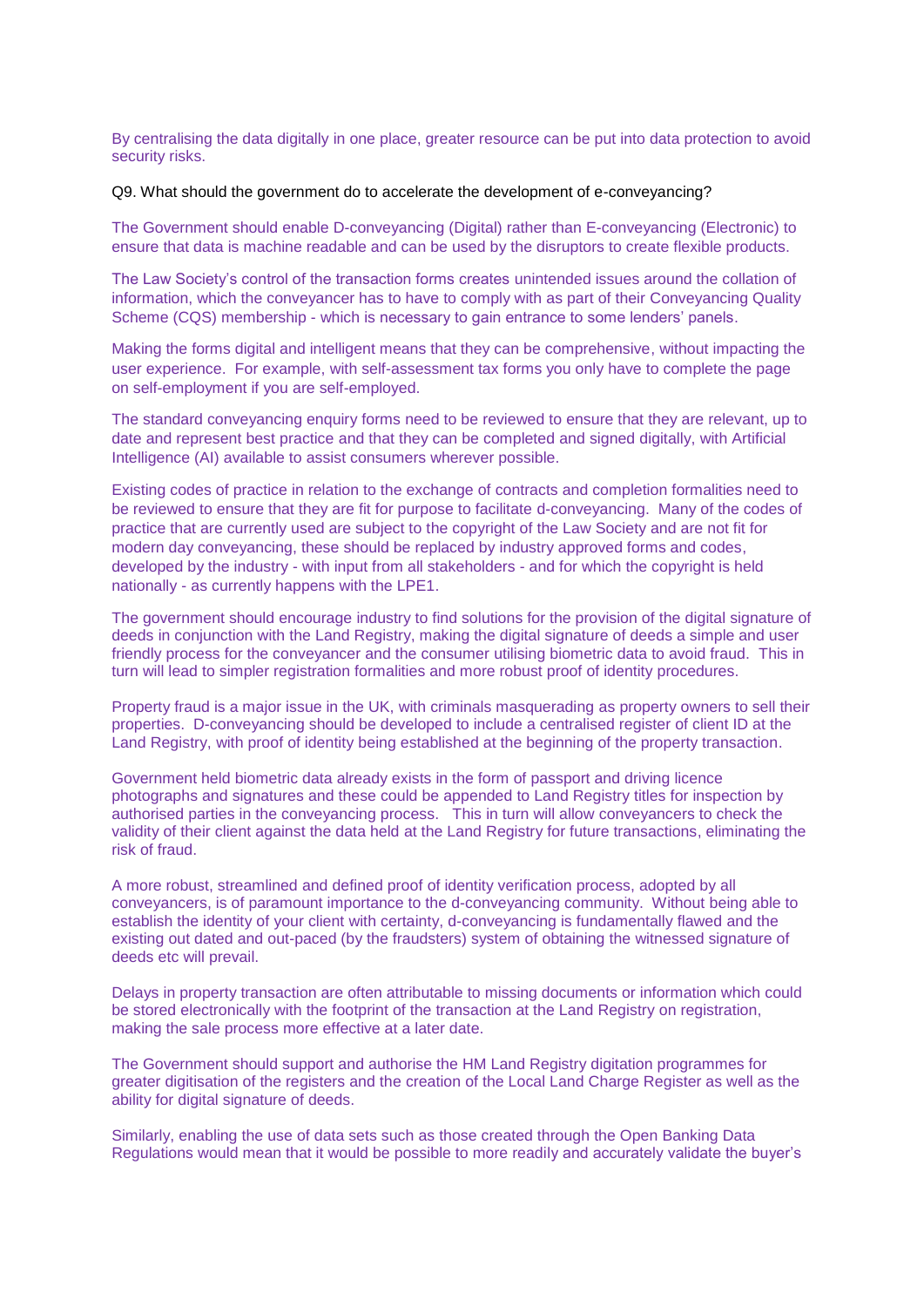source of funds. The current process is cumbersome, inconsistent and heavily paper based, which both delays the conveyancing process and causes frustration to the client.

The added benefits of digitising property data is that it provides the Government with ready access to vital data on the state of the nation's housing stock and the home owner's appetite to improve their property or move home as an indication of consumer confidence.

# Q10. Are there any particular public sector datasets which you think should be released as open data in order to drive innovation in the home buying and selling process?

Most environmental data sets are already available but the LLC and CON29 need to be reviewed and digitised. The HM Land Registry data should be digitised and machine readable e.g. restrictive covenants and leasehold information.

Additionally, HM Land Registry should create a 'notional' register for new-build plots upon approval of the estate layout plan so that buyers can see exactly what the title will be that they are buying.

Q11. How could other parts of the home buying and selling process be improved through better use of digital technology**?** 

#### Blockchain style solutions could:

- a. Create a property log book and save wasted time in collating the same data on each transaction.
- b. Disintermediated distribution of funds and data.
- c. Fraud prevention.
- d. Biometric ID verification and AML check identifying not only the person that you are transacting with but also their relationship (or lack of it) to the property and the bank account to which proceeds are being sent, thus avoiding fraud and money laundering. Current regulations prevent the use of vital databases within the conveyancing process; databases that can be readily used to locate debtors but cannot be used, currently, to identify property fraudsters.

A big issue for home movers is the transparency of the position of the chain of transactions; creating integrations between the case management systems used by conveyancers, estate agents, lenders and search providers could ensure that real time data was effectively shared.

The storage of biometric data by the Land Registry could eradicate seller ID fraud and frauds perpetuated by family members which make up the majority of the 1,200 cases of fraud recoded by HM Land Registry annually. This could be achieved by simply linking the DVLA or Passport database to HM Land Registry, allowing conveyancers to check that the person whom they are dealing with is the owner of the property by checking their proof of identity information against the official document. This link already exists between border control and the DVLA whereby the photograph on one document is used to populate another, so there would not necessarily be any great burden on home owners to link their passport or driver's licence with their property.

These solutions would reduce the time and money wasted through multiple ID verification searches and procedures which have to be carried out by the estate agent, broker, lender and conveyancer against the same client during the conveyancing process, creating a negative customer experience.

## **Mortgages and the requirements of lenders**

Q12. What more could be done to encourage borrowers to seek a Decision in Principle from their preferred lender before they start house hunting?

It is absolutely right that buyers should not make an offer on a property without being approved as being able to finance the transaction. There are urban myths which perpetuate from historic cases of credit scores being adversely impacted by multiple mortgage applications, or even insurance applications through comparison websites, which mean that home movers are less inclined to obtain a Decision in Principle (DIP). Similarly, brokers make also have this concern but they also are less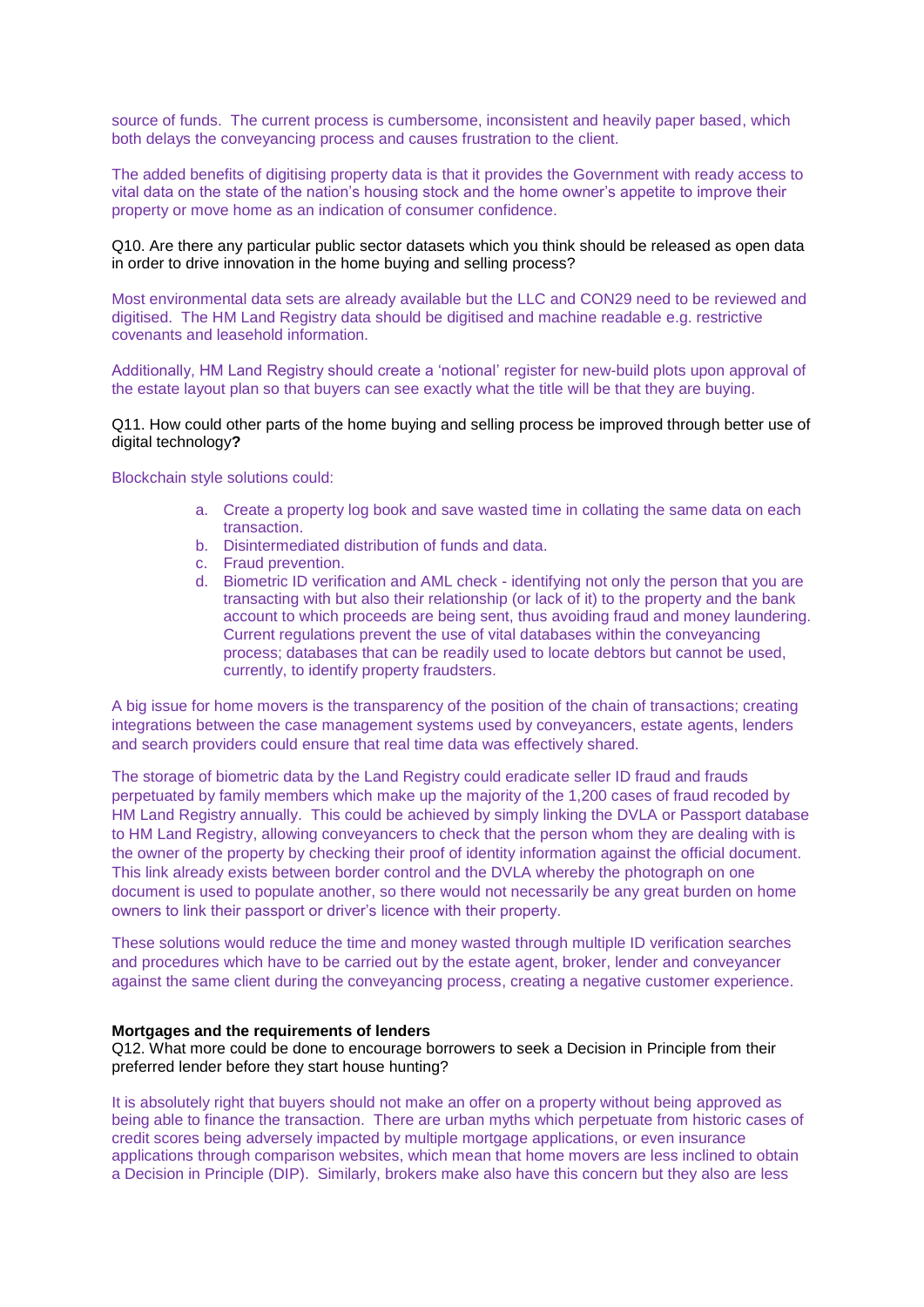inclined to complete a full DIP application because of the perceived time it can take to complete the information – which is similar to a full mortgage application.

Lenders such as Atom Bank have worked hard to create a smooth and speedy application process and are now able to offer a DIP within 15 minutes.

There is also a concern that products and interest rates might change between the initial DIP and when a property is found (anecdotally stated to be around eight weeks). Stems exist which readily enable the core customer details to be completed and then used to populate any ongoing mortgage DIP application process when a property is found.

With the Open Banking Data Regulations due in 2018, the process will continue to become more straightforward and certain.

If an offer made on a property was binding then the behaviours of brokers and buyers alike would change to ensure that, in the same way as happens in other jurisdictions (often where the same lenders operate as in England and Wales), buyers have been properly financially vetted to ensure they offer no more than they can afford.

By mandating or providing best practice guidance to estate agents and those accepting offers on properties that they must not accept or recommend an offer to purchase without full funding requirements being provided, purchasers will know that they will not be entertained without a Decision in Principle from their preferred lender before they start house hunting.

Q13. What other improvements could be made to the process of applying for and obtaining a mortgage?

Open Banking data would enable a guaranteed decision based on the true affordability of the applicant. Brokers need to be educated to use these and the perceived risk of any footprint impacting the credit score should be removed, as this prevents people from shopping around.

Significant survey and valuation data already exists, there cannot be a property in England and Wales that has not had an official valuation at some point. By combining this data with data around works completed to the property provided by local authority data sets and the seller's information forms (if provided at the point of marketing) along with the title documents, a lender should be able to state whether a property will meet their lending criteria.

This would also mean that the lender's valuer or surveyor would have all of the data prior to visiting the property and therefore would significantly reduce the instances of post-valuation queries, which are estimated to affect 30% of all transactions.

### **Informing Consumers**

Q14. How do we ensure buyers and sellers are able to access good guidance on buying and selling homes?

Property titles are transacted on average every 23 years – First Time Buyers and end of life properties much more often. By requiring that home movers go to a Government-controlled website where they are exposed to the relevant information which would explain their options and the process, could ensure a better educated home mover. The home mover could be motivated to visit the website if they were required to validate their ID, complete the information forms and obtain a lending Decision In Principle, or evidence affordability where buying for cash, via links from the website – either themselves or via an 'agent' eg mortgage broker or conveyancer etc in the same way that a self-assessment can be submitted either by the citizen or by their agent.

Currently, the first point of contact for both parties is the estate agent who has no obligation to advise the buyer and will make the seller's instruction process as simple as possible to ensure that they can efficiently market the property – this, whilst providing a good customer experience, does not give the seller access to the marketing options open to them or the benefits of completing and providing title information upfront to the buyer.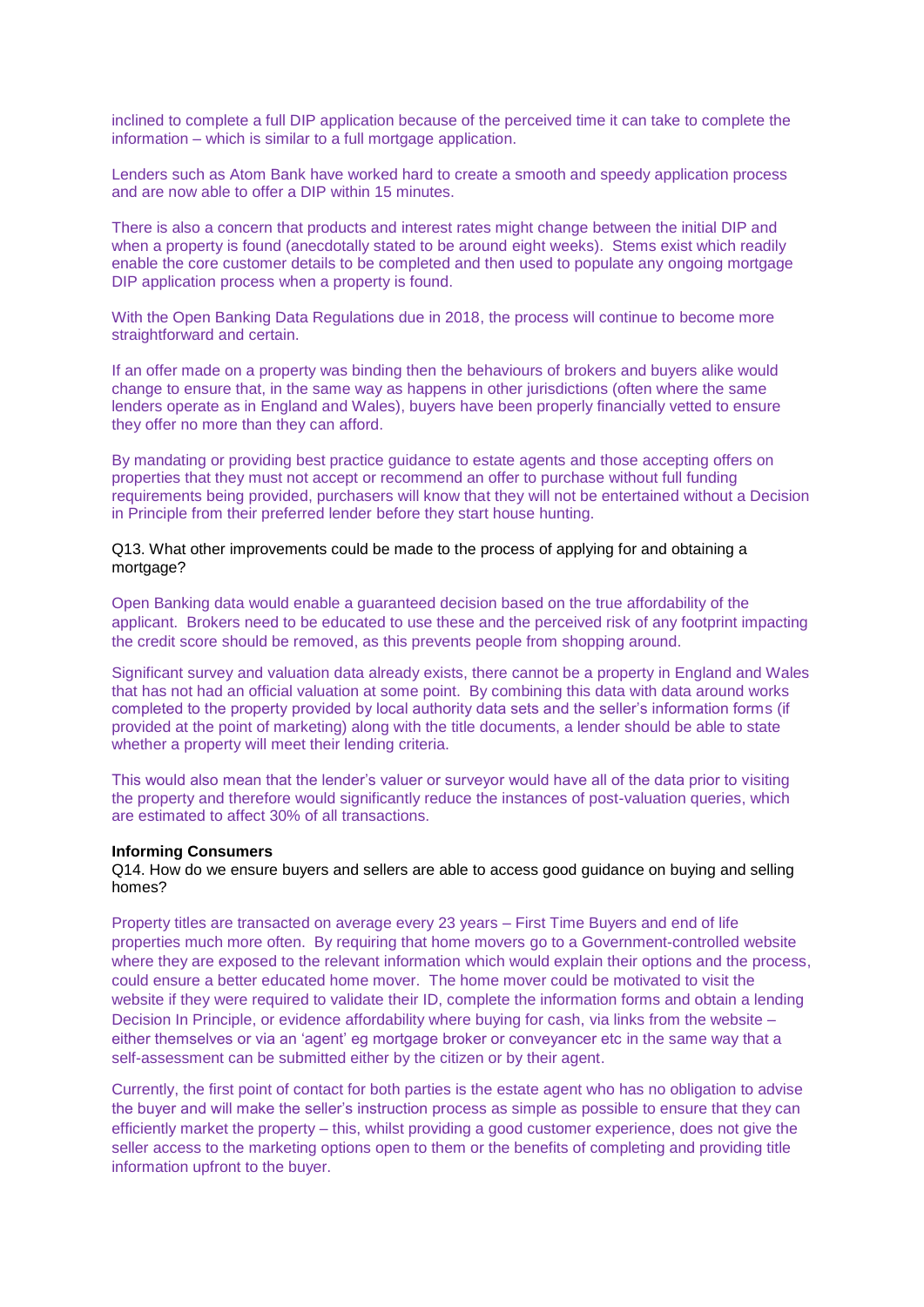By making information available prior to viewing, and perhaps creating binding offers, home movers would by necessity have to have good guidance.

The home mover is currently exposed to information at the point when an offer has been accepted and the home mover has multiple tasks to complete all at once and therefore are less able to focus on particular aspects relevant to them.

In our survey of homeowners, with around 1,200 respondents, 95% stated that they felt that important information should be available to them prior to offer, such as whether the property was leasehold, whether consent was required to let or alter the property or the amount of maintenance payable for shared facilities. Around 90% also wanted to know whether the property was in a high flood risk area, which boundaries the seller maintained and whether the roads were adopted by the local authority.

A staggering 93% of respondents stated that they did not receive enough information during the process and only 2% received information prior to viewing, as required by CPRs. More worrying is that 38% did not find out about this information until after they moved in and 86% state that they have suffered general stress and frustration as a result of not having this information in time – 18% also state this has resulted in personal illness.

If the information gathering was undertaken prior to marketing, then both the seller and the buyer would be able to review the information at their own pace, rather than at the pace of the rest of the parties in the chain.

The current system is opaque and complex. Creating a digital data set would enable movers to only have to:

- a. Review the title and receive advice from a conveyancer on what this means to them.
- b. Assess whether it was right for their needs.
- c. Obtain a decision in principle from a lender.
- d. Put in their binding offer.
- e. Set a completion date.

## **Better information at point of sale**

Q15. Should sellers be required to provide more information before they market their property? a. If so, what information should be provided?

Sellers should be required to provide:-

OPTION 1 – at this moment in time with the reality of the information available:

- a. Title data including defective title insurance solutions where a defect cannot be resolved.
- b. Comprehensive conveyancing industry property information forms, which would include at least the current CPR disclosure information and seller's property information and leasehold information forms (LPE1).
- OPTION 2 once information is available digitally:
	- a) Title data including defective title insurance solutions where a defect cannot be resolved.
	- b) Comprehensive conveyancing industry property information forms which would include at least the current CPR disclosure information and seller's property information and leasehold information forms (LPE1).
	- c) Once digitised 'search' data is available, data from the relevant authorities in relation to the property's type and location.
	- d) Structural information unless an offer is binding subject to survey.

These should be provided on the first sale after mandation and thereafter form a property log book, locked down using a secure algorithm to verify the data which can then be added to by the relevant authority during the ownership of the homeowner and provided to the next buyer upon sale. This will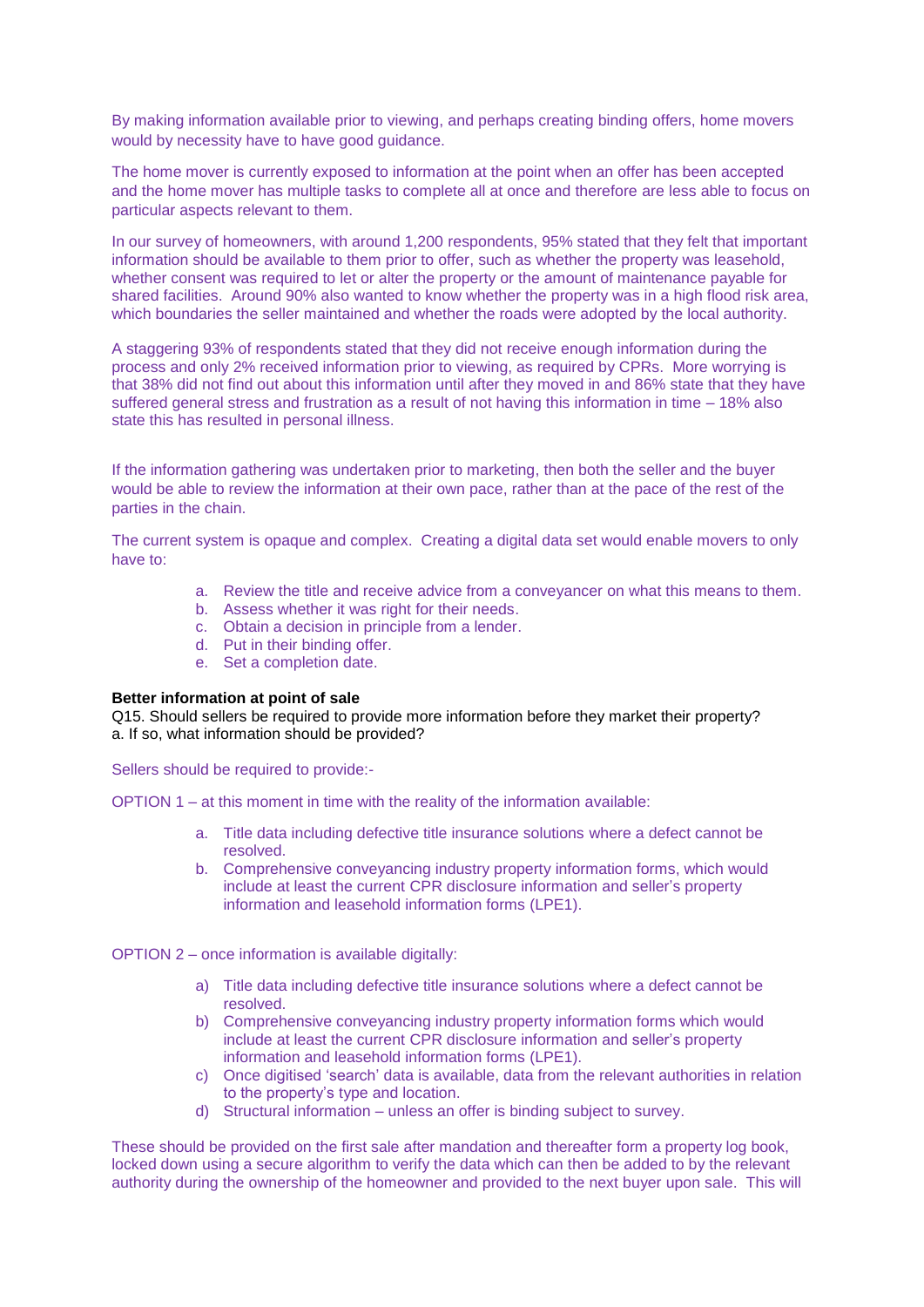reduce the overall cost of future packs and the existing waste associated with lost documents, and prevent the potential economic impact of a reduction in the liquidity of the housing market by making the information readily available should the home owner decide to test the market.

Estimates show £500 million is wasted every year in failed property transactions. Whilst in many cases conveyancers will work on a "no sale-no fee" basis, and therefore the consumer does not have to pay for the wasted work, this does reduce the conveyancer's per capita productivity.

There are approximately 1 million transactions each year, so even if the initial packs cost £500 each this would not create additional cost across the sector. Experiences in other jurisdictions indicate that vendor disclosure reduces wasted transactions to less than 2% - compared with the 30% of transactions wasted every year in England and Wales.

Q16. Should sellers of leasehold homes be encouraged to engage with their freeholder before marketing their home for sale?

## a. If so, in what ways should they engage?

Yes, sellers/marketers (e.g. estate agents and developers) of leasehold homes should be encouraged to engage with their freeholder before marketing their home for sale. The issue here is one of cost – leasehold management pack costs vary from £100 to £450 plus and elements of the form, such as the financial position in relation to ground rent and service charges, are date sensitive and hence the delay in requesting information before a purchaser is found, unless legislation requires that the information should be provided in a timely fashion at reasonable cost.

Leaseholders should provide the industry-approved Leasehold Property Enquiry Form (LPE1). This is held with joint copyright under a memorandum of understanding that it should be freely available to anyone wishing to use it.

Lease Administrators should be required to provide the required information within five working days of receipt of payment and for a reasonable fee.

Service charge information should be updated once an offer is accepted where the LPE1 was obtained more than 60 days prior to offer. Again, Lease Administrators should be restricted to charge a minimum fee for this information.

A redress scheme needs to be put in place if timelines and costs of production are not met or are excessive. Lease Administrators should be placed on notice that a property is being marketed for sale on or before the date the property goes on the market in order to place the Lease Administrator on notice of the requirement of future information quickly once requested.

## **Sharing information about each other and increasing commitment**

- Q17. How can government increase commitment to a sale between buyers and sellers?
	- a. Would development of standard agreements help?

As in other countries, if we change to a principle of caveat venditor, once all information is available prior to offer, an offer should be binding, with financial penalties for any party who withdraws from the transaction.

Standard binding offer agreements such as reservation agreements already work in new-build developments although there is some concern that the agreement is made without the buyer having full knowledge of the title. Therefore, it may be preferable to look at binding offers once all information is available upfront.

This is already effectively operated in the auction market and in many other countries.

If it were a binding offer, the existing Law Society standard conditions of sale, which are generally adopted across the industry, could be used or an alternative approved across the industry and held under joint copyright and, under the Legal Services Act would have to be drawn up by a qualified and regulated individual.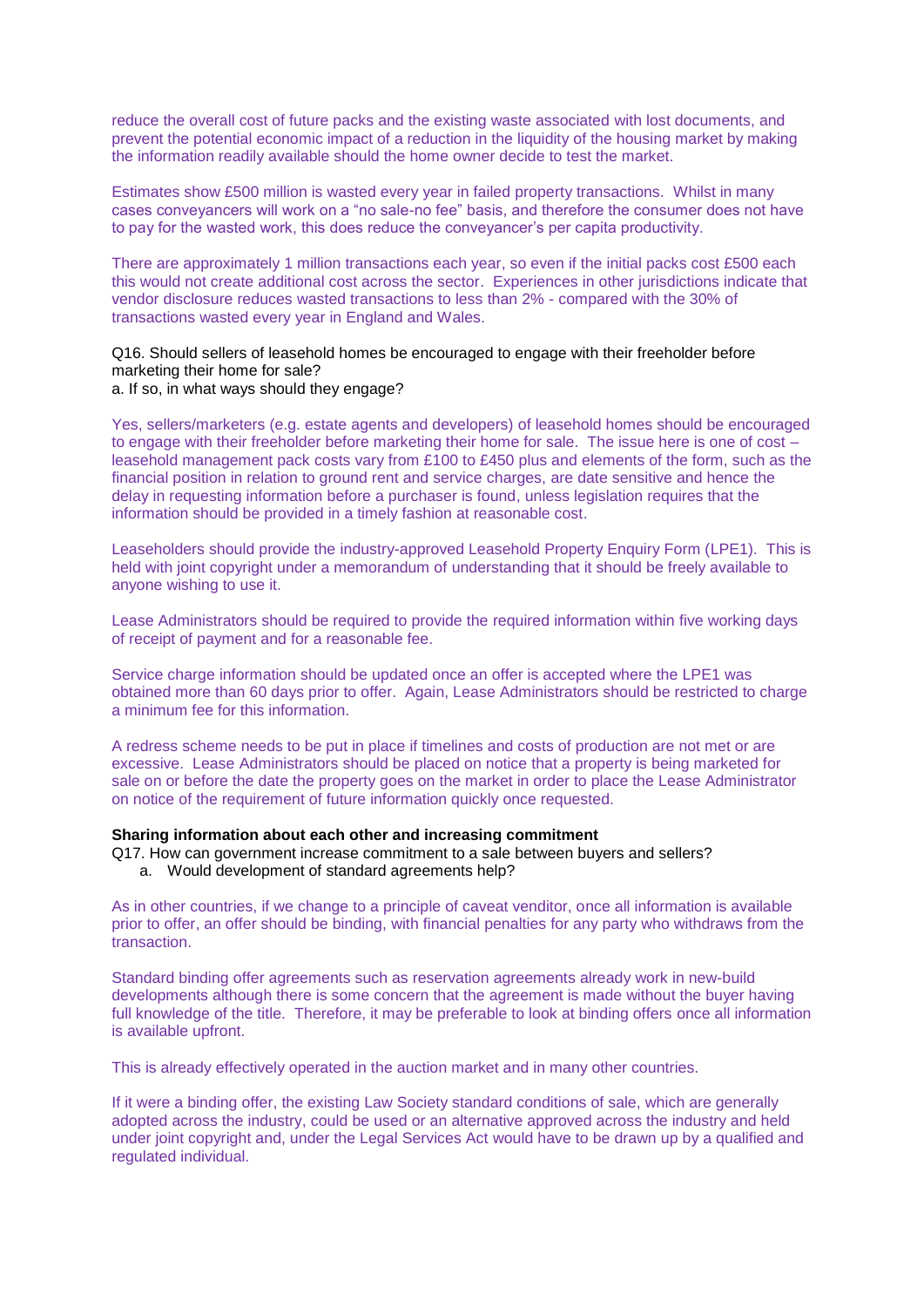If an optional basic reservation agreement is considered as an interim measure, then there are drafts already circulating within the industry and an industry initiative could see this agreed and endorsed by stakeholders across the industry under a memorandum of understanding, enabling a joint copyright allowing any individual to utilise the document, as has happened with the LPE1

The English and Welsh conveyancing system is unique and allows for chains of transactions to facilitate the transfer of funds from one transaction to the next. It is difficult to see how reservation agreements would work in chain transactions, as each party would be reticent to commit until the next property in the chain was secure. Reservation agreements can also have limited impact as they are conditional on several factors – title information – survey results etc – making their inclusion in the process potentially more complicated. The upfront provision of information would allow for a quicker, fully binding exchange of contracts, negating the need for reservation agreements. There is also concern that the introduction of reservation agreements may slow the property market down, with the market often dependant on the speculative seller testing the market prior to looking for a property to purchase.

## Q18. How should we best tackle gazumping?

By creating a legal commitment on offer, gazumping will be virtually eradicated and, where it does happen, the losing party will at least recoup their losses and so will not be financially prohibited from entering into another transaction.

The current position means that, without skin in the game, anyone can pull out on a whim without recourse, which is devastating for anyone, particularly first-time buyers who no doubt have already struggled to save up for the searches and survey only to find that they have lost their money and need to start again.

A small amount, for example £1,000.00 or £2,000.00 would be sufficient to prevent most failed transactions.

However, it should also be noted that gazumping is, in main, a theoretical fear, with a very small proportion of transactions failing in reality. More often transactions fail simply because the parties change their minds or become frustrated by the delays and seek to impose some control through a deadline to exchange.

With the proposed up front provision of information and lending decisions in principle with purchase funds available, all parties should be in a position to exchange contracts very quickly – preventing gazumping.

### Q19. What other steps could be taken to increase confidence in the housing chain?

Where there are chains, providing more transparency through integrated case management systems, delivering real-time updates or a secure portal could also reduce the uncertainty of whether a chain is complete and progressing.

Until information is available upfront then the reservation agreement can be conditional upon such things as title defects, searches, survey and potentially the seller finding a suitable property to purchase.

### **Buying a leasehold property**

Q20. Should managing agents / freeholders be required to respond to enquiries within a fixed time period?

Yes.

### a. If so, how could this be done?

Any Lease Administrator or Freehold Management Scheme Administrator, whether they be a managing agent, landlord, freeholder, management company or estate rent charge owner should provide services within five working days of payment or request where no payment is required.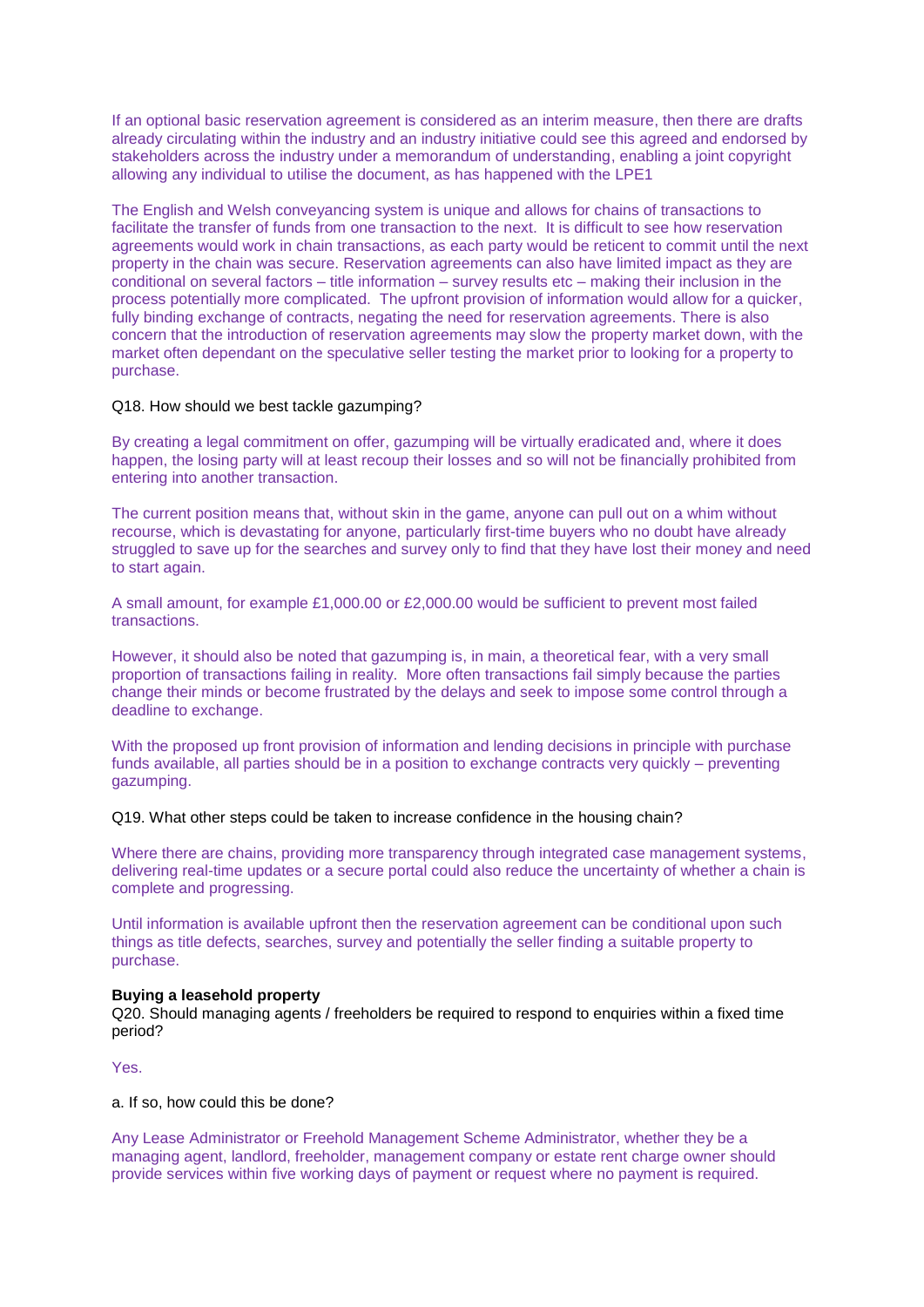Anyone providing these services should be required to be part of an ADR scheme with a 28-day fasttrack process for hearing complaints in relation to unreasonable delay or fee. There are already such processes for Tenancy Deposit Scheme complaints where time is also of the essence.

There should also be an Administrator Register opened at HMLR with it being compulsory for those administrating the terms of the lease or freehold management scheme to register their details at HMLR and update it when personnel change. It is relatively rare for an administrator to change, certainly not happening more than every couple of years, so would have low impact on the administrator but providing immediate improvements to the current process where the home owner and conveyancer will be unaware as to who provides the information required for the LPE1.

Q21. Should maximum fees be set for the services and information provided by managing agents / freeholder to home buyers and sellers?

Yes.

a. If so, how could this be done?

Fees for all administrative services should be reasonable and set via the Secretary of State with a biennial review in line with the RPI.

The type of fee chargeable should be limited e.g only one notice should be required and charged for and should state whether there is an assignment and new mortgage.

S.12 of the Landlord & Tenant (Covenants) Act 1995 should be amended to ensure that the burden and benefits contained in the lease can be enforced against the management company in respect of the managed areas as well as the demised premises. This would then mean that all Deed of Covenants would be unnecessary and would reduce the cost and burden on home movers.

Leasehold restrictions requiring a certificate of compliance should be cancelled as superfluous, as is permitted under the Land Registration Act 2002, as the certificates are usually to confirm that a deed of covenant has been entered into, which is a void document since 1996, and that notice has been served when the receipted notice is evidence enough.

On over 21,000 transactions during the last four years, average certificates of compliance fees were charged at £125.00, the average fee for a deed of covenant was £131.00 and for a notice of assignment the average fee was £95.00 and notice of charge was £84.00.

These fees are excessive and the documents otiose and superfluous since the majority of titles are now registered and therefore, in the unlikely event that a conveyancer forgets to serve notice on the Lease Administrator, they can readily and cheaply establish the ownership and mortgages on the property through a title search via the Land Registry which costs £3.00.

Q22. Should the government introduce standard mandatory forms for collecting information about leasehold?

Yes, these already exist as the LPE1 is already used in over 70% of transactions and a survey of conveyancers and lease administrators last year indicated that 89% felt that the form improved the process.

As mentioned the industry trade bodies including legal and leasehold sectors hold a joint copyright under a memorandum of understanding that it should be freely available.

## **Buying a new build property**

Q23. What can be done to improve the customer experience of buying a new build home?

Buyers of new-build properties are happy in most cases as they have an exchange of contracts within 28 days – however, they report lower satisfaction levels with regard to understanding the effect of the title on their intended use and enjoyment of the property, especially when it comes to leasehold.